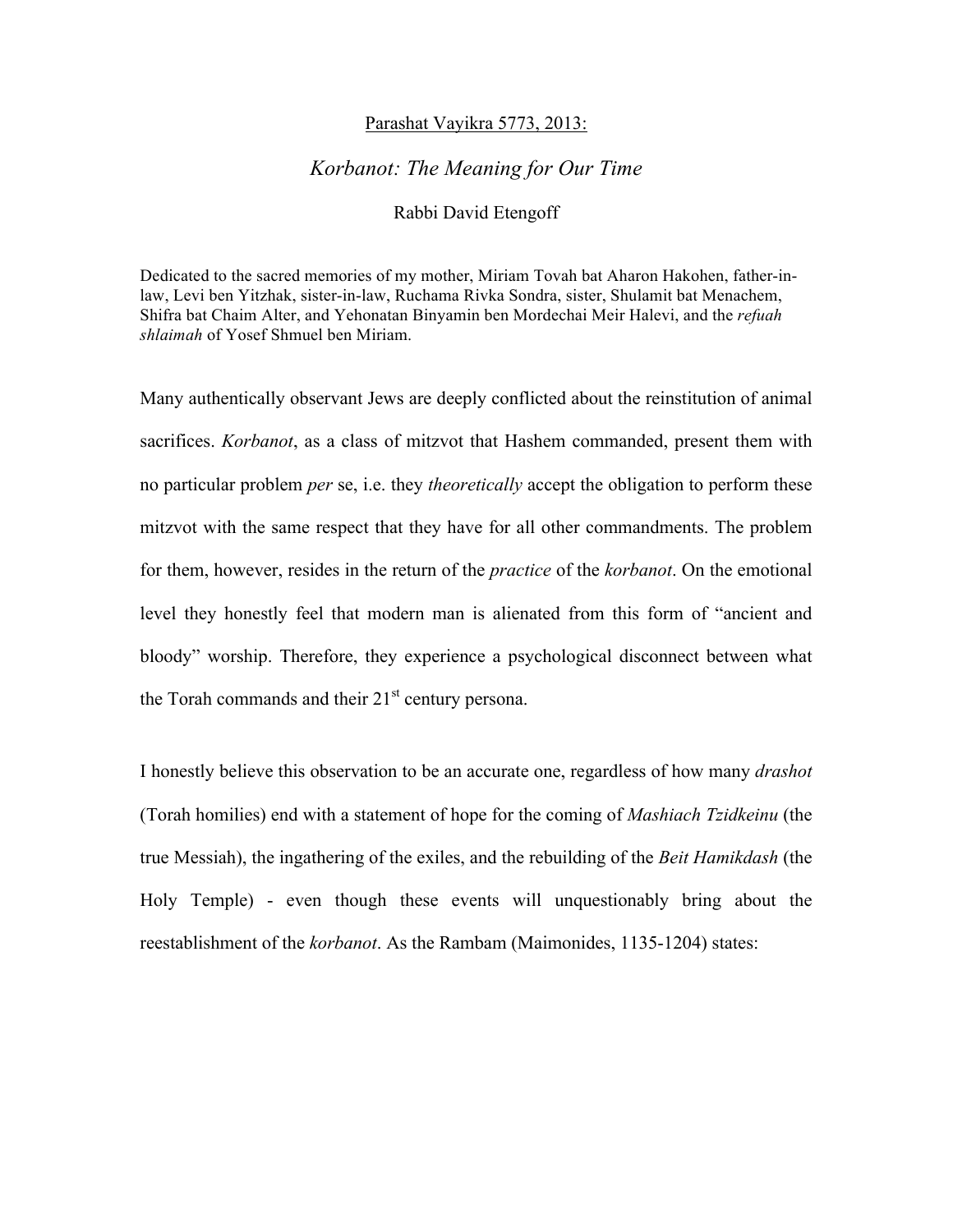King Messiah will arise in the future and return the kingship of David to its former greatness and glory. He will rebuild the Holy Temple and gather all of the exiles to the Land of Israel. All of the laws will be in effect during his days just as they were in earlier times. **We will [once again] offer** *korbanot* and keep the laws of the Sabbatical and Jubilee years just like all of the other laws stated in the Torah. (*Mishneh Torah*, *Hilchot Melachim* 11:1)

In my estimation, the absence of an ardent desire to reinstitute the *korbanot* is based upon a fundamental lack of understanding of the nature of their meaning.

On measure, the purpose of this form of worship seems elusive to many. As a result, many of our commentators have wrestled with explanations for the *korbanot* that could be "heard" by their generation. In my opinion, Rabbi Shimshon Raphael Hirsch's analysis, as found in his commentary to *Sefer Vayikra* 1:2, offers a trenchant treatment of this difficult and seemingly arcane subject.

Rav Hirsch begins his discussion of the word "*korban*" by suggesting, "We have no word which really reproduces the idea which lies in the expression *korban*." He explains that defining this word by the term "sacrifice" completely fails to denote its authentic meaning. Moreover, since sacrifice "…implies the idea of giving something up that is of value to oneself for the benefit of another, or of having to do without something of value…" it is actually diametrically opposed to the meaning and essence of *korban*. Even the term "offering" fails to communicate what the Torah means by our term: "Also the underlying idea of 'offering' makes it by no means an adequate expression for *korban*. The idea of an offering presupposes a wish, a desire, a requirement for what is brought, on the part of the one to whom it is brought, which is satisfied by the 'offering'. One can not get away from the idea of gift, a present. But the idea of a *korban* is far away from all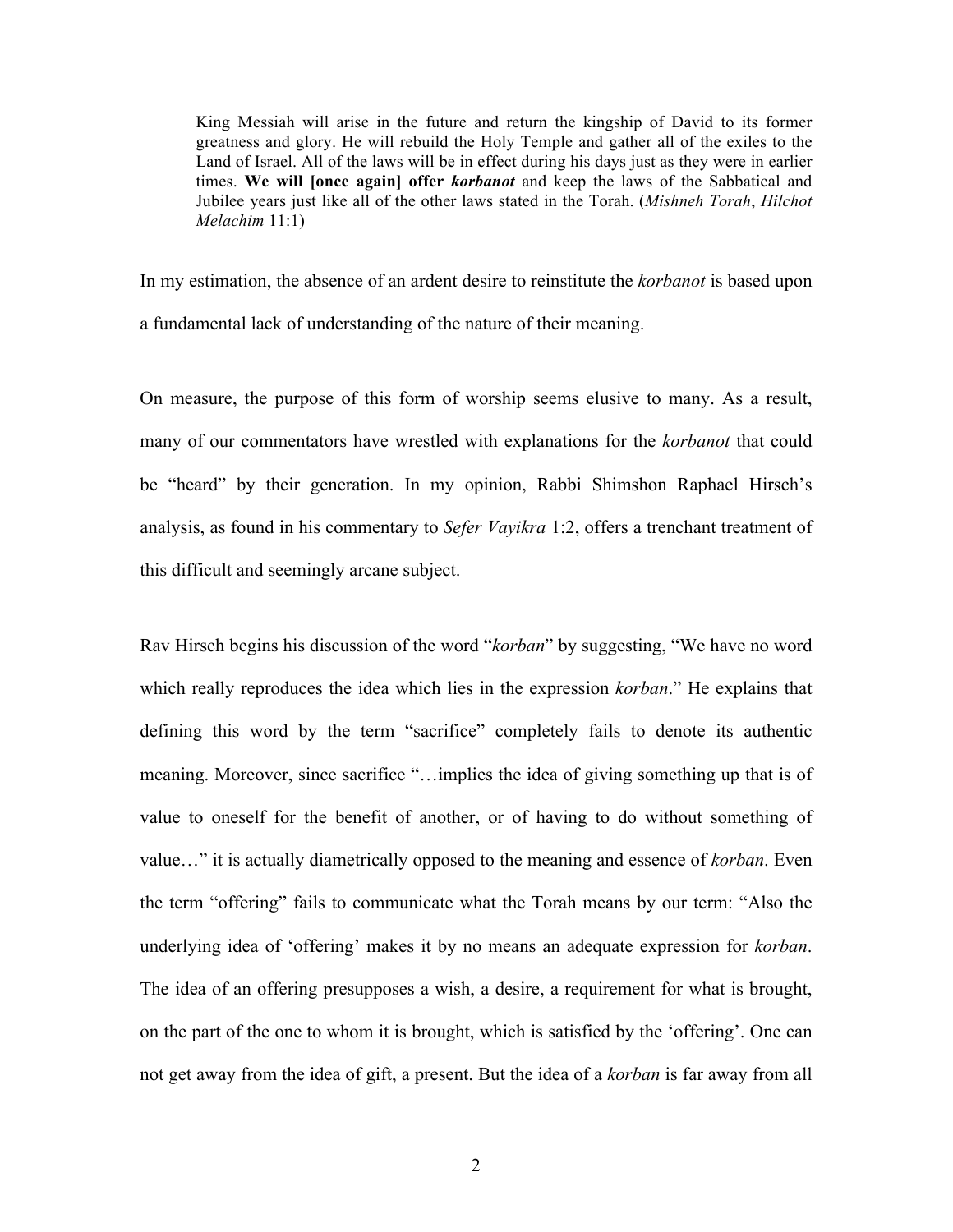this."

If a *korban* is neither a sacrifice nor an offering, how is it to be defined? Rav Hirsch suggests the following:

It is never used for a present or gift, it is used exclusively with reference to Man's relation to G-d, and can only be understood from the meaning which lies in the root *krv*. *Krv* means to approach, to come near, and so to get into close relationship with somebody. This at once most positively gives the idea of the object and purpose of *hakravah* (drawing close) as **the attainment of a higher sphere of life**. [Emphasis my own]

This concept of *korban* as the vehicle whereby one obtains "the attainment of a higher sphere of life" is the essence of Rav Hirsch's understanding of our term. The idea of approaching Hashem in a true I-Thou relationship (in Martin Buber's sense) via the *korban* thus "…rejects the idea of a sacrifice, of giving something up, of losing something, as well as being a requirement of the One to Whom one gets near…" The *makriv* (he who brings the *korban*) has an overwhelming desire to draw near to his Creator, to communicate, as it were, with Him. The *makriv*, therefore, earnestly wants to have something representing himself "come into a closer relationship to G-d, that is what his *korban* is…" From this perspective, the *korbanot* emerge as a symbolic fulfillment of the celebrated second verse of the *Shema*: "And you shall love the L-rd, your G-d, with all your heart and with all your soul, and with all your means. Therefore, the goal of a *korban* is to enable "*kirvat Elokim*, nearness to G-d" which, by definition, is "the attainment of a higher sphere of life."

*Dovid HaMelech* (King David) taught us a powerful and poignant lesson when he declared: "*kirvat Elokim li tov*" ("Closeness to G-d is what is truly good for me," *Sefer Tehillim* 73:28). This, as Rav Hirsch so eloquently opines, is **the** purpose of a *korban*.